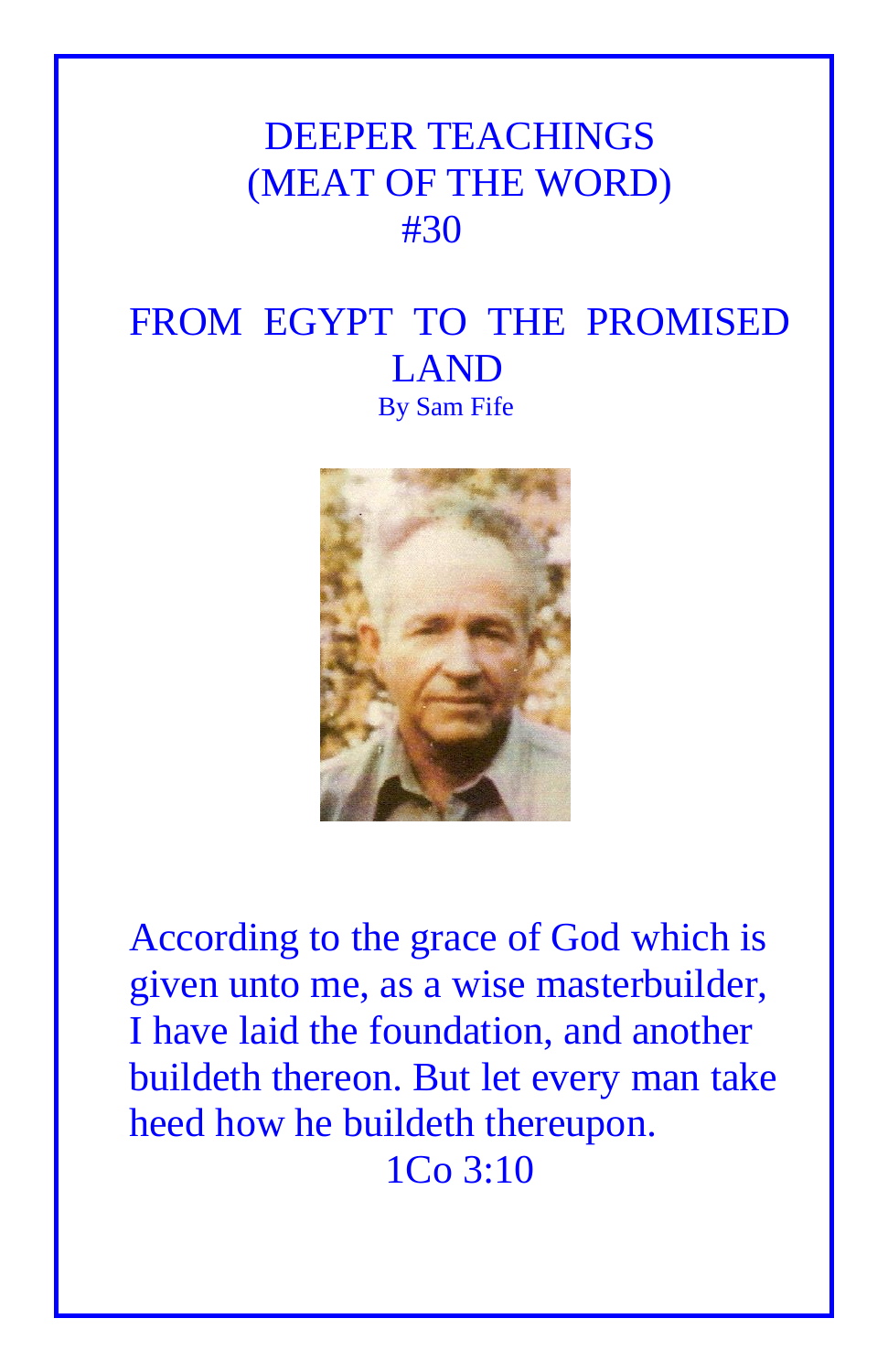#### FROM EGYPT TO THE PROMISED LAND by Sam Fife

#### FROM EGYPT TO JERUSALEM Page 12

We should like to announce to all our readers that, with this issue we are beginning a series of studies from the Old Testament, covering the journey of Israel according to the flesh from Egypt to the Promised land. Since Old Testament fleshly Israel was a type of New Testament age spiritual Israel, and since their journey was but a type and prophecy of our journey, it is from here that, in this last hour of history, we will learn of the road to Jerusalem that our God has set before us.

The Journey begins in …

Exo 12:1 And the LORD spoke unto Moses and Aaron in the land of Egypt, saying, 2 This month *shall be* unto you the beginning of months: it *shall be* the first month of the year to you. 3 Speak ye unto all the congregation of Israel, saying, In the tenth *day* of this month they shall take to them every man a lamb, according to the house of *their* fathers, a lamb for a house: 4 And if the household be too little for the lamb, let him and his neighbor next unto his house take *it* according to the number of the souls; every man according to his eating shall make your count for the lamb. 5 Your lamb shall be without blemish, a male of the first year: ye shall take *it* out from the sheep, or from the goats: 6 And ye shall keep it up until the fourteenth day of the same month: and the whole assembly of the congregation of Israel shall kill it in the evening. 7 And they shall take of the blood, and strike *it* on the two side posts and on the upper door post of the houses, wherein they shall eat it. 8 And they shall eat the flesh in that night, roast with fire, and unleavened bread; *and* with bitter *herbs* they shall eat it. 9 Eat not of it raw, nor sodden at all with water, but roast *with* fire; his head with his legs, and with the purtenance thereof. 10 And ye shall let nothing of it remain until the morning; and that which remaineth of it until the morning ye shall burn with fire. 11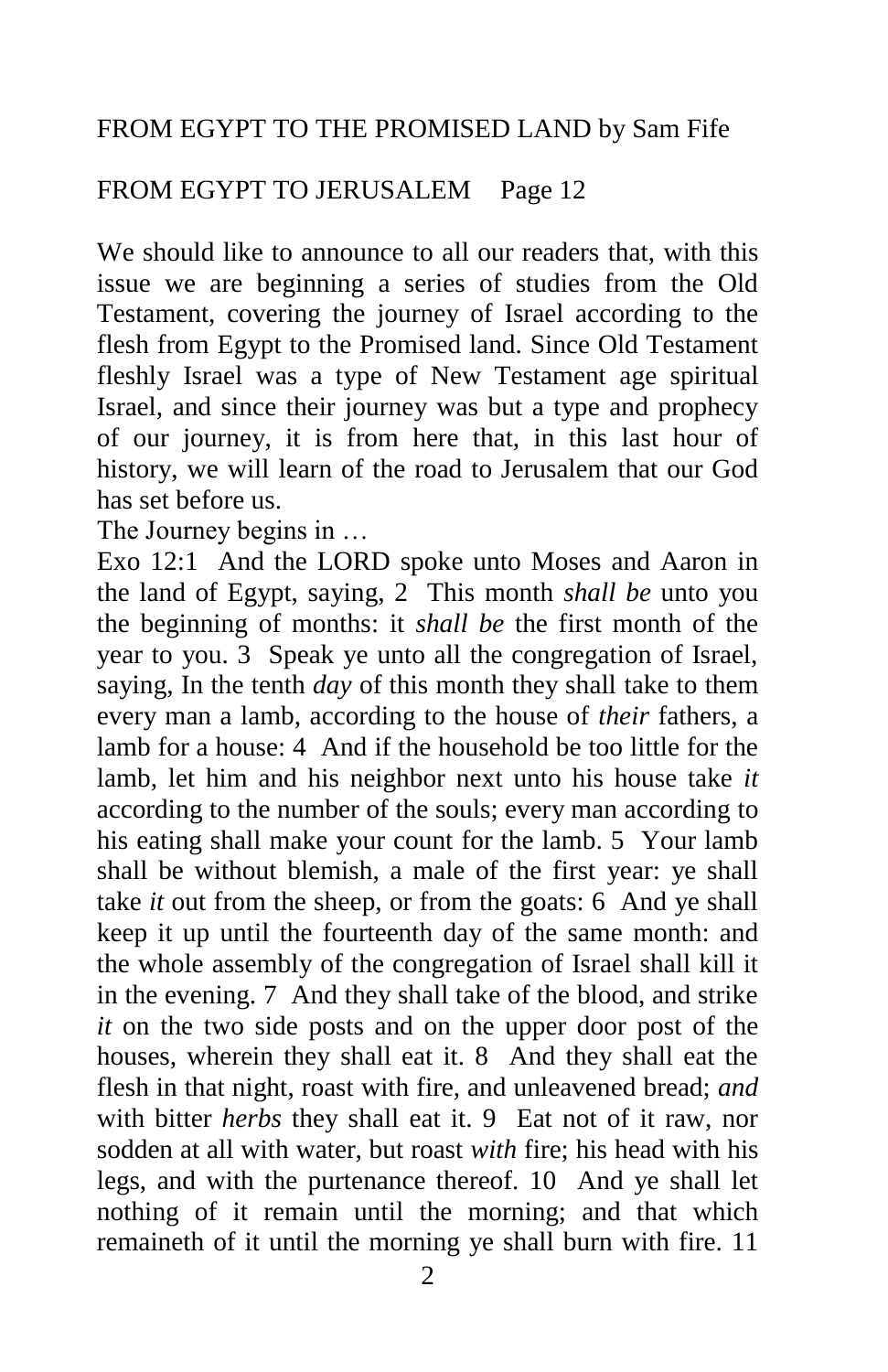And thus shall ye eat it; *with* your loins girded, your shoes on your feet, and your staff in your hand; and ye shall eat it in haste: it *is* the LORD's passover. 12 For I will pass through the land of Egypt this night, and will smite all the firstborn in the land of Egypt, both man and beast; and against all the gods of Egypt I will execute judgment: I *am* the LORD. 13 And the blood shall be to you for a token upon the houses where ye *are*: and when I see the blood, I will pass over you, and the plague shall not be upon you to destroy *you*, when I smite the land of Egypt. 14 And this day shall be unto you for a memorial; and ye shall keep it a feast to the LORD throughout your generations; ye shall keep it a feast by an ordinance forever. 15 Seven days shall ye eat unleavened bread; even the first day ye shall put away leaven out of your houses: for whosoever eateth leavened bread from the first day until the seventh day, that soul shall be cut off from Israel

 It was here, as she received her instructions from God concerning the Passover, that Old Testament Israel after the flesh began her journey toward her Promised Land. Even so, it is here, at the point where we, who are New Testament spiritual Israel, receive the truth that Jesus-our Passover Lamb-was slain for us, that we begin our journey toward our Promised Land.

 Let us therefore lay the foundation for our journey by pointing out the true purpose of the journey. The truth is that when the children of Israel came out of Egypt, they did not have the strength to conquer the giants and possess the land. They did not have the faith in God, neither the yieldedness to him that would enable them to have His power to conquer the giants and possess the land. Therefore, He must needs first take them into the wilderness, and through much testing, teach them the walk of faith, giving them the faith and the yieldedness to Him that would enable them to go up and possess the land.

The problem was that God had gotten Israel out of Egypt, but He had not gotten the Egypt out of Israel. This is made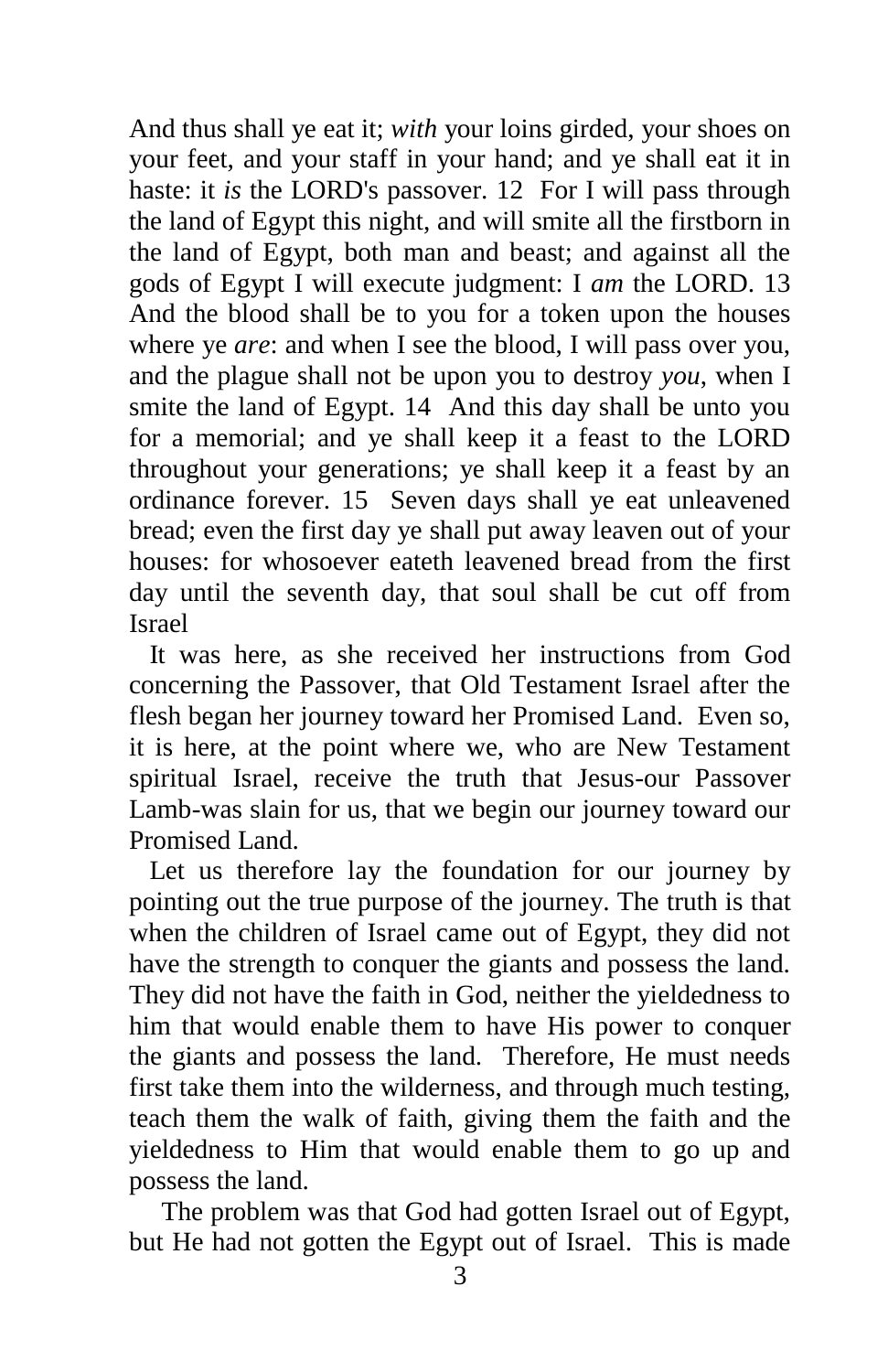manifest in Exodus 32, where we read of the actions of the children of Israel, even after they had seen the glory of God in His bringing them out of Egypt with mighty plagues and judgments on Egypt and in rolling back the Red Sea. Still, even after all this, when Moses left them for short while to go up into the mount with God, what did they do? They made themselves a golden calf, took off all their clothing, and entered into all kinds of sex orgies, crying, "'These be our gods which brought us out of the land of Egypt!"

 God had gotten them out of Egypt, but he had not gotten the Egypt out of them. While down in Egypt, there had been ingrained into their personalities the false worship and weaknesses of the flesh which made Egypt what it was. Therefore, this people certainly was not ready to go in and possess the land God had given them. He must needs to take them on a wilderness journey, and through much testing purge the Egypt out of them, teaching them the walk of faith that would enable them to have His leadership and power to go up and possess the land.

 Even so, it is also true of us who are spiritual Israel. Their wilderness journey was but a type and prophecy of our wilderness journey. When we pass through the blood of Jesus, we do not find ourselves in the Promised Land, but in a dry desert wilderness.

 For even though it is true that when we come to Jesus and accept His blood God gives us our Promised Land. Still, like Israel of old, that Promised Land is now ruled over by giant spirits in the demoniac kingdom, of which the giants in the land of Canaan were a type. And, even though when we pass through the blood and through conversion come out of the world (Egypt), God gives us our promised land, nevertheless, it will never be ours in actuality until we have conquered the demon kingdom and possessed our land.

 In order to fully understand this, we need to know what our Promised Land is. Far too many Christians think that Israel's Promised Land of Canaan was a type of the paradise in the heavenlies to which Christians go when they die and leave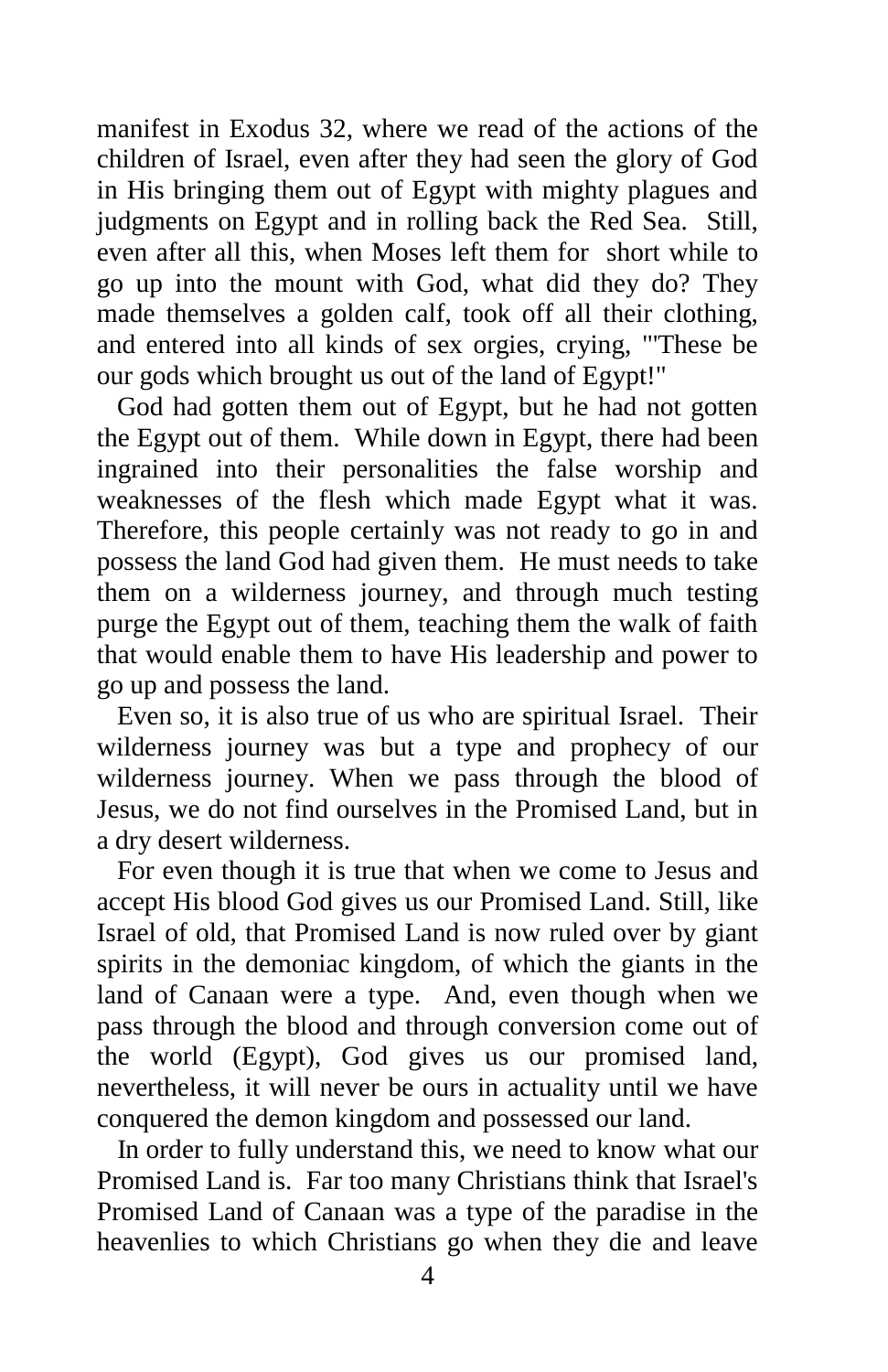this physical realm. But scripture does not bear this out. For the Canaan that Old Testament Israel went into was a place where they had to fight to possess the land after they got in. This is surely not true of the paradise which departed saints enter. Scripture reveals that it is the place where they wait to return incorruptible with Jesus when He comes (I Cor. 15:52).

 Nay, if we want to see the spiritual Promised Land that is given to spiritual Israel, all we have to do is look at the promises Jesus set before us when He was here in the flesh. He said, "They that believe in me, the works that I do shall they do also." "If ye have faith as a grain of mustard seed, nothing shall be impossible to you." "These signs shall follow them that believe: In my name they shall cast out devils, speak in new tongues, have power over serpents and poisons, and lay hands on the sick and they shall recover."

Thus, with these promises, Jesus set before us a spiritual Promised Land. When we have possessed this land, then will we fulfill the promise of Jesus, "they that believe in me, the works that I do shall they do also."

 When we have come to this point in our growth and possessed our spiritual land, then will we have the power to overcome Lucifer and his demons, who are now ruling this world, and possess our physical Promised Land, which is this good green earth. For God did not create this earth for the devil to rule, but He created it for the sons of God. When we have overcome the resistance of Lucifer and his giant spirits, of which the giants in the land of Canaan were a type, and come to the measure of the stature of the fulness of Christ, then will we, as the sons of God, drive Satan and his demons out of the earth and possess the land for Christ our King. He will then return, and we shall reign forever and ever.

 But, like Israel of old, when we first come out of Egypt, we do not have either the faith or the courage or the power to conquer the giants of the demoniac kingdom and possess the land. Therefore, God must take us also on a wilderness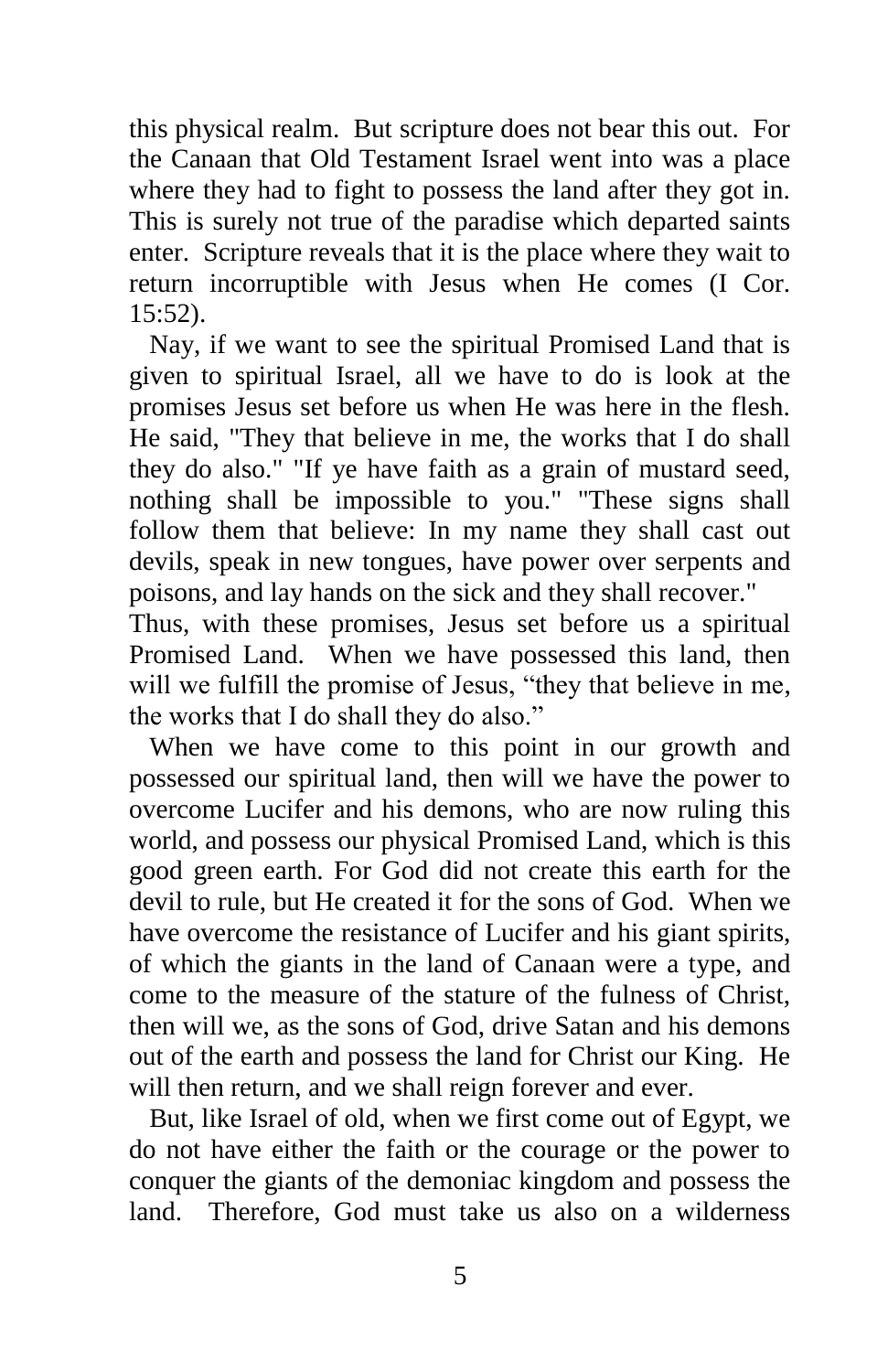journey to teach us, through many testings, the walk of faith which is necessary for us to possess the land.

 Though God has gotten us out of Egypt, like Israel of old, He still must get the Egypt out of us. While we were in the world, we absorbed many false ideas about God and truth. . . many fears and unbeliefs ... many lusts and weaknesses. God must take us through the wilderness of testing that all of these might be purged out of us, so that we might be brought to the walk of faith necessary to enable us to go in and possess the land.

 To insure that we do not make the same mistake Israel of old made, God has given us the record of fleshly Israel's journey as a type and revelation of our journey. They did not learn their faith lessons in the wilderness. Instead of submitting themselves to the teaching of God, they murmured at the hardness of the way and cried out for the flesh pots of Egypt. Consequently, when they came to the borders of the land and saw the giants, they had no faith to go in and possess the land. They said, "We are as grasshoppers in our own eyes beside them." They wanted to stone Moses, Joshua, and Caleb, make for themselves new leaders, and go back into Egypt.

 Then God spoke and said, "Because you would not learn to trust me, you shall not go in and possess the land; but you shall turn and wander in the wilderness until you die, and I will take your children in to possess the land."

 Thus God pronounced the death sentence upon them, and they turned and wandered in the wilderness until they died. God took the new generation of their children and led them into the land.

 From the days of first century Christianity until now, God has been looking for a generation of Spiritual Israel to whom, through testing in the wilderness, He could teach the faith walk which would enable them to go in and possess the land. Each generation, like the children of Israel, has murmurred and longed for the flesh pots of Egypt; and, when the giant spirits of Satan have risen up against them, they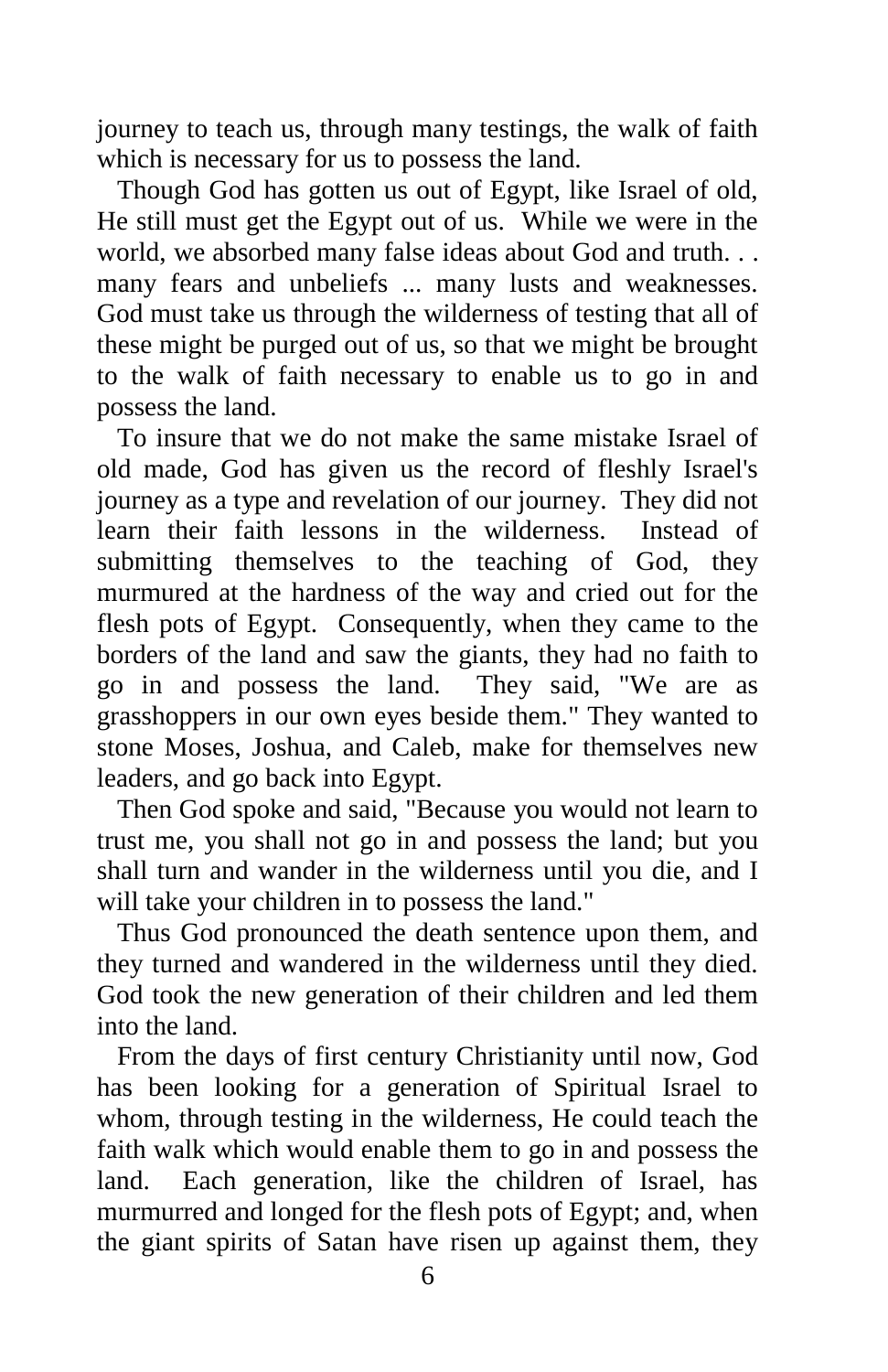have cried out in unbelief and refused to go in. Thus God has turned them to wander in the wilderness of worldy Christianity form without power until they have died, and has sat back and waited for a generation who would go all the way. Pentecost of the last generation went so far, but when the giants rose up with all kinds of fanaticism and false manifestations, they decided that it was better not to go in, and God let them too, turn and wander in the wilderness of form without power until they die and leave this world.

 Out of them have come a new generation from among the Baptists, Methodists, Episcopalians, Lutherans, and every denomination in the Christian faith. We have heard the call of God, saying, "Rise up and go in!" God help us not to make the same mistake that every other generation has made. God help us to learn well our faith lessons in the wilderness. Even as our brother Paul said, "Today, if you will hear His voice, harden not your hearts as in the days of provocation when your fathers tempted me. So I sware in my wrath, they shall not enter into my rest," (Hebrews 3:7-9, 11). God help us to go all the way in and possess the land, thereby entering into His rest.

 It is for this cause that we begin this series of studies on our journey from Egypt to Canaan. The very beginning place of this journey is, of course, in our scripture, Exodus 12:2, where God gave to the children of Israel instruction for eating their Passover Lamb: "This month shall be unto you the beginning of months, it shall be the first month of the year to you."

 Israel's religious year, from the first month to the last, with its seven Sabbath feasts or "rest feasts," was a type of the whole period of time in which God is carrying out His plan for the redemption of spiritual Israel. From the time that Jesus came two thousand years ago, and became our Passover Lamb, until the time that we have come to the measure of the stature of the fulness of Christ, (Ephesians 4:13) and He is fully dwelling in us and we are fully dwelling in Him, and their seventh feast, the feast of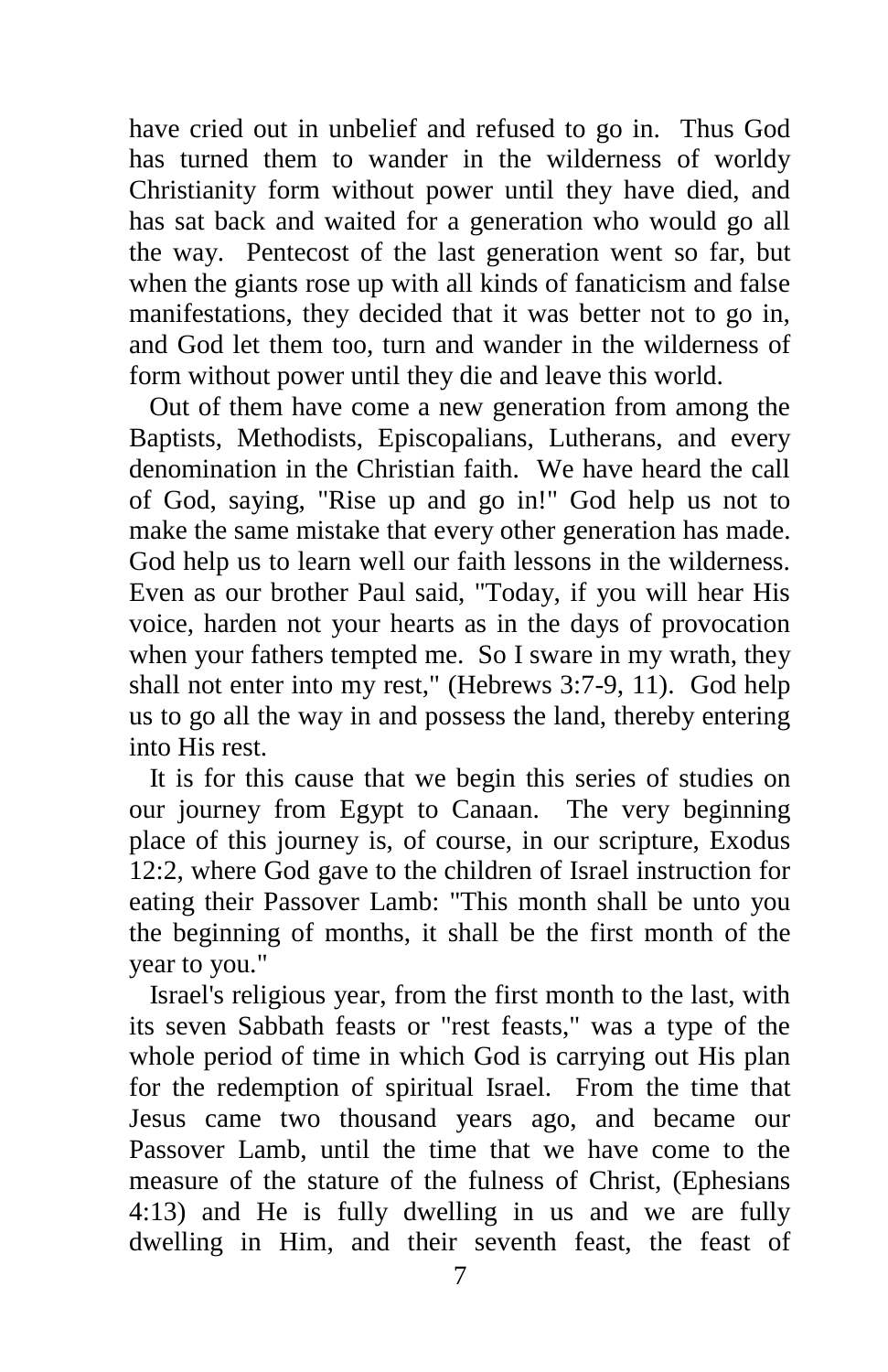Tabernacles, which proclaims God, through Christ, tabernacling with man, and man tabernacling or dwelling in God is fulfilled.

 When Israel partook of their Passover Lamb, it was a totally new beginning for them. Even their calendar year changes and began with a new month.

 Even so,when we come to Jesus and partake of our Passover Lamb, being born again of the Spirit, it is a completely new beginning for us. We are translated out of the world and into the kingdom of His Son. We are a new creation creature. Old things are passed away; all things are become new! By this we do not mean merely that old habits, such as smoking, drinking or wearing makeup have passed away. "Old things passed away and all things become new," means far more than that. It means that we have dropped off the old creation man and are become the new creation man. We have left behind all human limitations and, in Christ, have all power over all the enemy. We are no longer the natural man, but the supernatural man. We no longer live by the natural laws, but by the supernatural, spiritual laws. We are sovereign sons of God, rulers over the natural laws of God. We, like Jesus, have the potential to speak to the wind and make it obey us.

 Truly it is a new beginning! We are bom again as babes in Christ, and are therefore ready to begin our growth into mature sons of God as we feed on His Word and drink from the fountains of the living waters of His Spirit.

 Then we note that God told Israel to draw out a lamb without blemish on the tenth day of the month, and keep it until the fourteenth day of the month, and then kill it. This lamb, of course, was a type of Jesus, the true Lamb of God which taketh away the sins of the world. The reason the lamb had to be without blemish was because sickness is a type of sins. This lamb had to typify the sinless Lord Jesus. Therefore, it must be without blemish. The lamb had to be kept from the tenth day to the fourteenth day in order to allow time for any unseen disease to show up in it, if there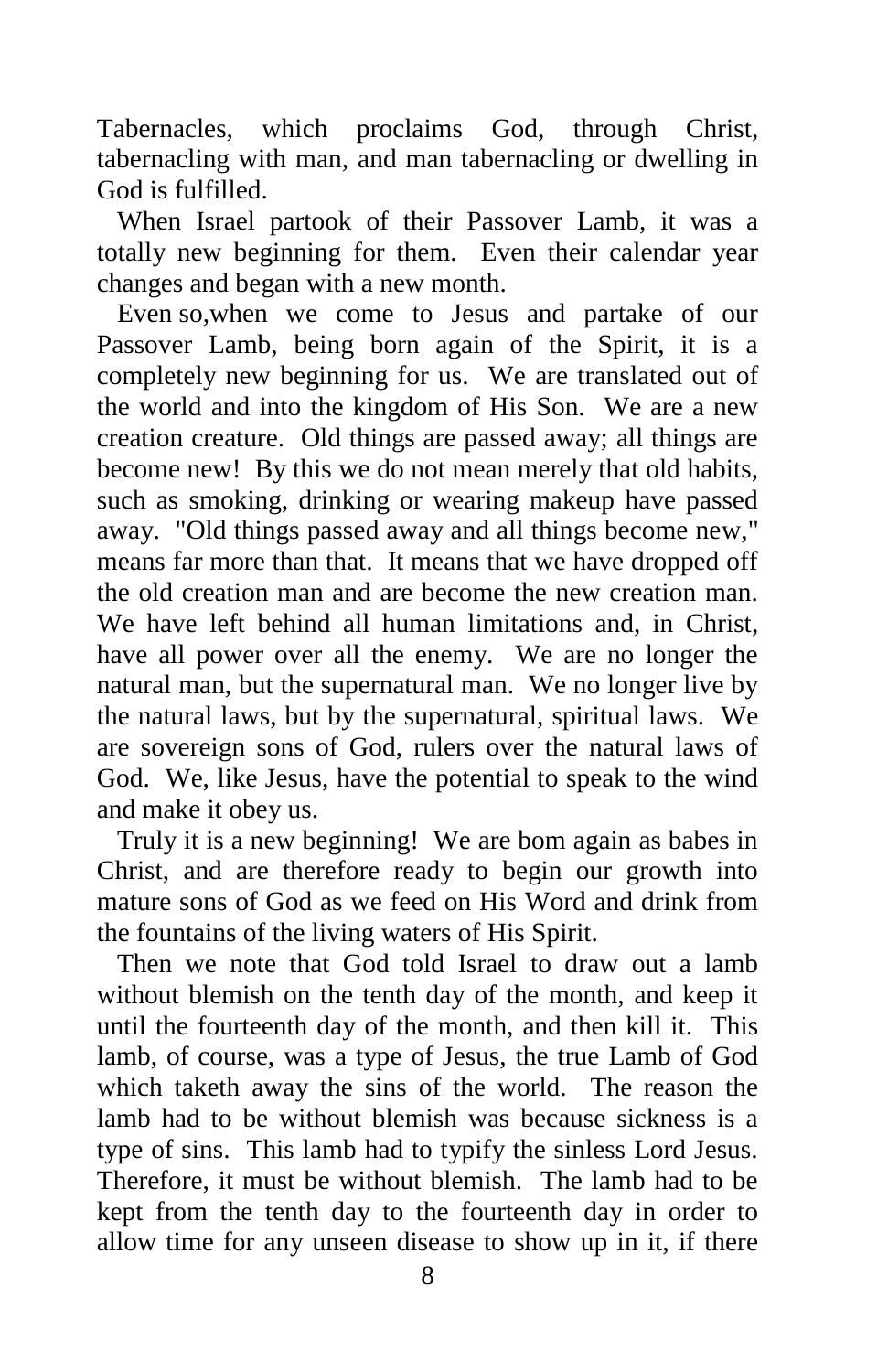were any . . .for this lamb must truly be a lamb without spot or blemish.

 When the lamb was slain, they were to take the blood and strike it on the two side posts and the upper door post of their houses. Here, in the striking of the blood on the sides and on the top of the door we have a type of the Cross of Jesus. The blood being applied to the door of their physical house was only a type of our having the blood of Jesus applied to the doorpost of our hearts.

 But, we note the children of Israel had not only to put the blood of the lamb on the door of their houses, but they had also to eat the flesh of the lamb (Exodus 12:8). This proclaims to us that not only must we apply the blood to our hearts in conversion, but we must go on to eat the flesh of Jesus. He said in John 6:53 "Except ye eat the flesh of the Son of man, and drink his blood, ye have no life in you." This means that after we have been converted through the blood, just as fleshly Israel ate the Lamb until they had taken all of the lamb into their inner being, so we must take all of Christ into our inner being by eating His flesh, until we have all of Him in us, and we are no more, but He is in us in all of His power and glory.

 We eat His flesh by daily feeding on His word, in which we find all of the truths that were in Him . . . the truth which made His nature what it was. When we have taken into us all the Word (truths) that made Him what He was, we shall have fully eaten His flesh. Our old man will have died, and we shall have come to the measure of the stature of the fulness of Christ.

 Our definition of the term "eat" is "to take physical food into our inner being." But God's definition of the term "eat" is "to take spiritual things into our inner being." As we feed on the truths that were in Jesus, the truths that made Him what He was, daily we are eating His flesh, we are eating the Lamb. When we have taken them all into us, we will have fully eaten His flesh, He will be fully in us, and we will have eternal life.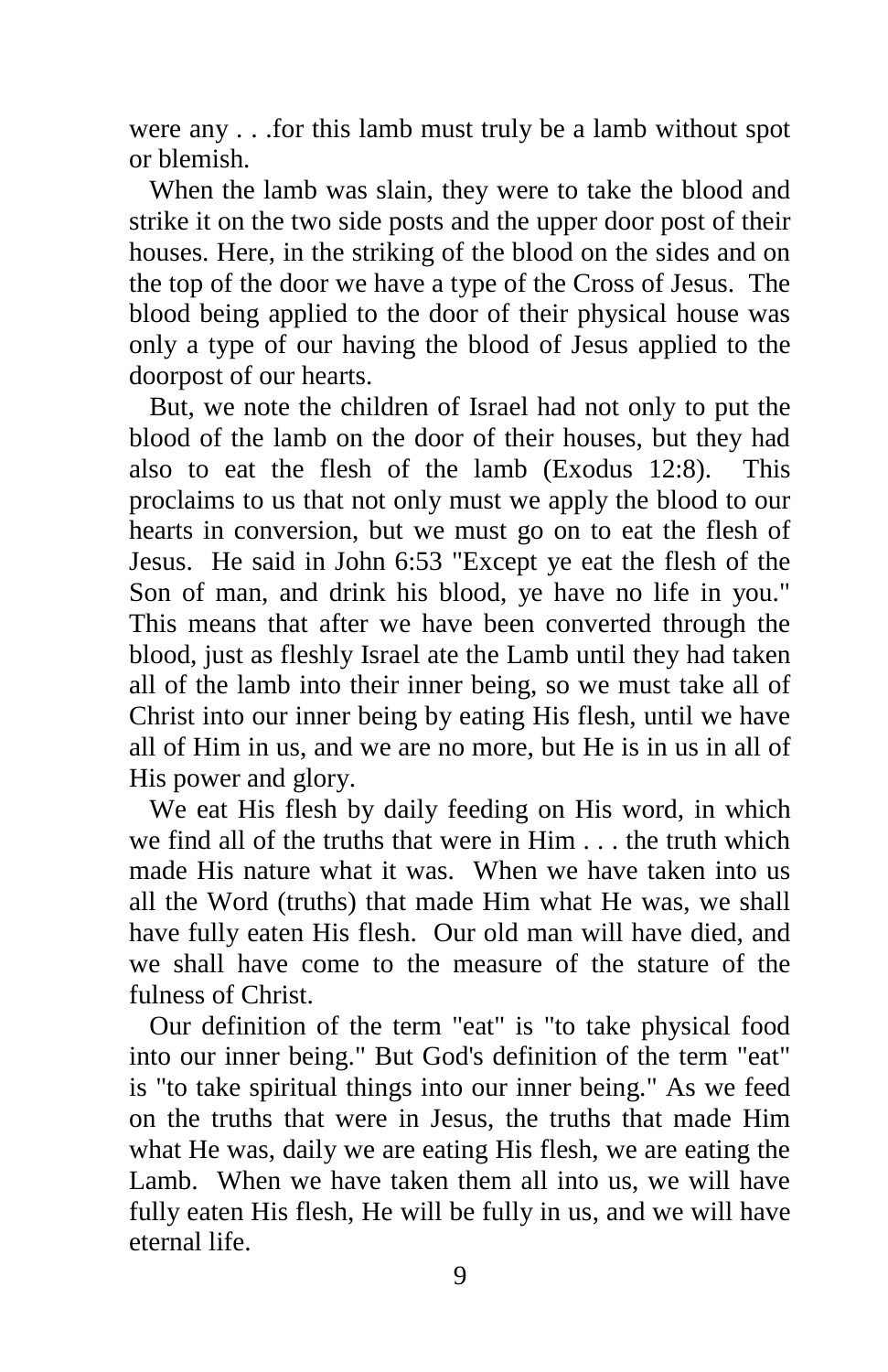Verse nine also says that the lamb had to be eaten with unleavened bread. Leaven, as it is used in the scripture, is a type of sin and error and the doctrines of devils that lead to sin. Just as yeast permeates every portion of a lump of bread dough, so the error and evil lies, doctrines of devils, with which Satan and his demons have filled the world, will, when allowed to do so, penetrate every portion of our being. When this is so, we are not eating Jesus' flesh and taking Him and His nature into us. Instead, we are eating swines flesh and taking into us the swinish nature of the devil, his demons, and the people of this world. Physical bread is a type of spiritual bread, the Word of God. Jesus made this clear when He told Satan, "Man does not live by material bread, but by every word that cometh forth from the mouth of God."

 All this being true when God told fleshly Israel that they must eat the lamb with unleavened bread He was saying to spiritual Israel today that we must eat Jesus, the true lamb, day by day be feeding on unleavened bread. This unleavened bread is truth, even His pure Word that has no leaven (error) in it. We must feed on it until we have absorbed into our inner being all of the truth that made His nature what it was. Then we will have eaten the lamb with unleavened bread.

 This agrees with the words of the Spirit in I Corinthians 5:8, "therefore let us keep the feast with the unleavened bread of sincerity and truth." The feast of the Passover of Old Testament Israel was not the true feast. It was only the type. We of spiritual Israel are keeping the true feast as we daily eat the flesh of the true Lamb by feeding on the truths of Ms Word which has no leaven in it.

 The last statement in verse nine tells us that Israel was to eat the lamb with bitter herbs. This reveals the daily dying to the old man that we must experience as we daily take the Christ-the Lamb of God-into us by feeding on His unleavened Word, until that old man is completely dead and the new man, who is Christ, has fully come forth in us . . .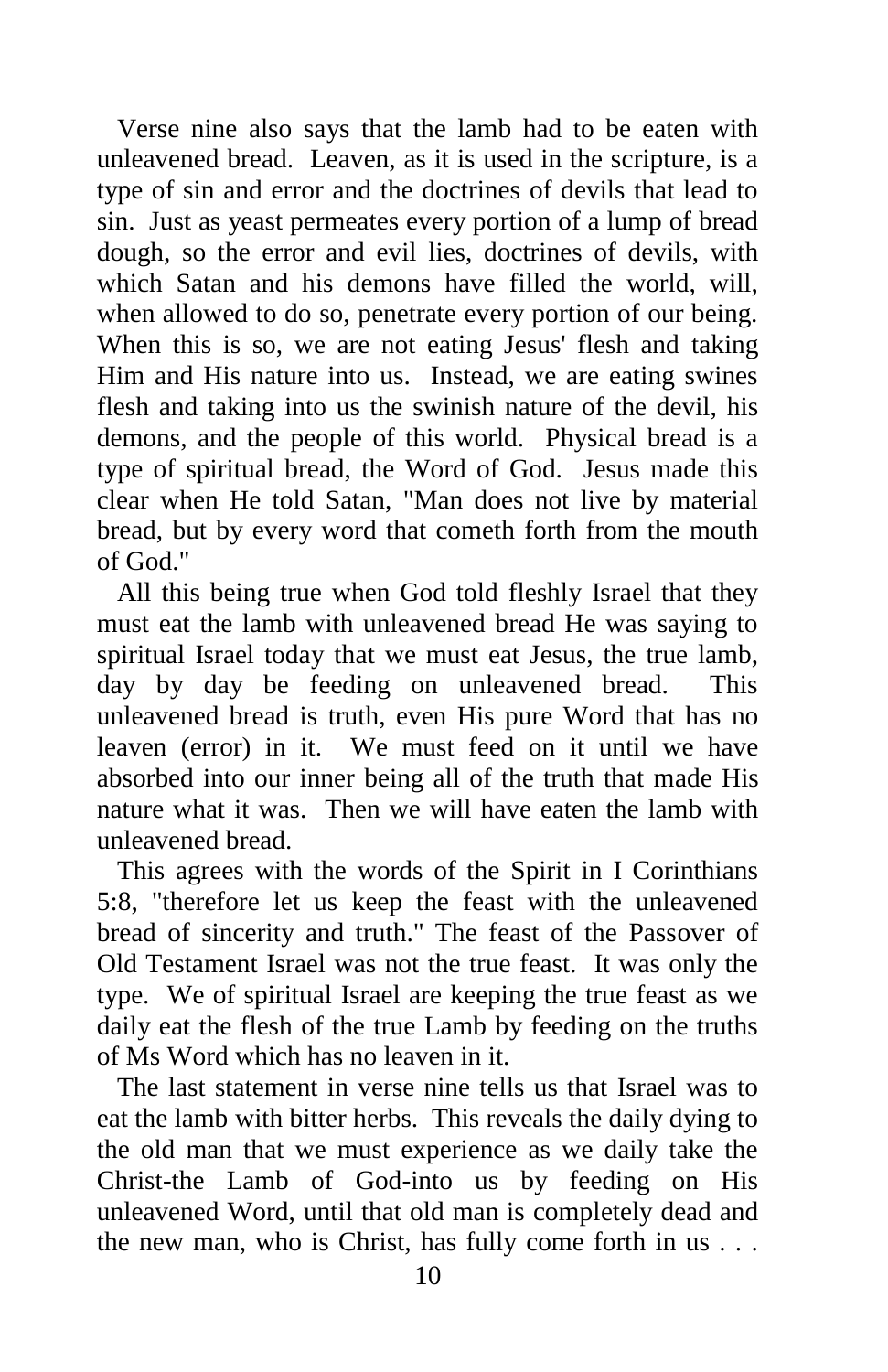until we are come to the measure of the stature of the fulness of Christ.

 "And thus shall ye eat it; with your loins girded, your shoes on your feet, and your staff in your hand."

 This tells us that when we partake of the blood of the true Lamb and eat His flesh, we are not to eat according to the shallow, fleshly Gospel that is preached today. This Gospel proclaims, "Just get converted, then sit back and wait for Jesus to come and take you somewhere." Nay! When we come to the true feast, we should have our loins girded, and marching shoes on our feet, and our staff (the name of Jesus) in our hand, ready to march all the way out of the Egypt of this world system, ready to march through our wilderness toward our promised Land, ready to learn the walk of faith through the wilderness of testing, ready to march all the way in and possess the land!

 The instruction of the Lord concerning fleshly Israel's Passover feast was that for seven days after the Passover feast they were to eat unleavened bread. Seven, in the numerology of Scripture. denotes completion. Israel of olds eating of unleavened bread for seven days after their Passover reveals the total or complete length of time New Testament Spiritual Israel must take into themselves, daily, the unleavenness (sinlessness) of Christ-the true Lamb-by feeding on the unleavened Word, which is free of leaven (error), until they have taken into themselves all of the Word that made Him what He was. Then will they have eaten the true Lamb . . . they will have come to the measure of the stature of the fulness of Christ.

 God's instructions close by saying, "Whosoever eateth leavened bread from the first day until the seventh day shall be cut off from his people."

How awesomely sobering is this truth! It proclaims to spiritual Israel that from the time that we apply the blood of the slain Lamb to the doorposts of our hearts until we have fully eaten His flesh and drunk His blood, and have come to the measure of the stature of the fulness of Christ, we must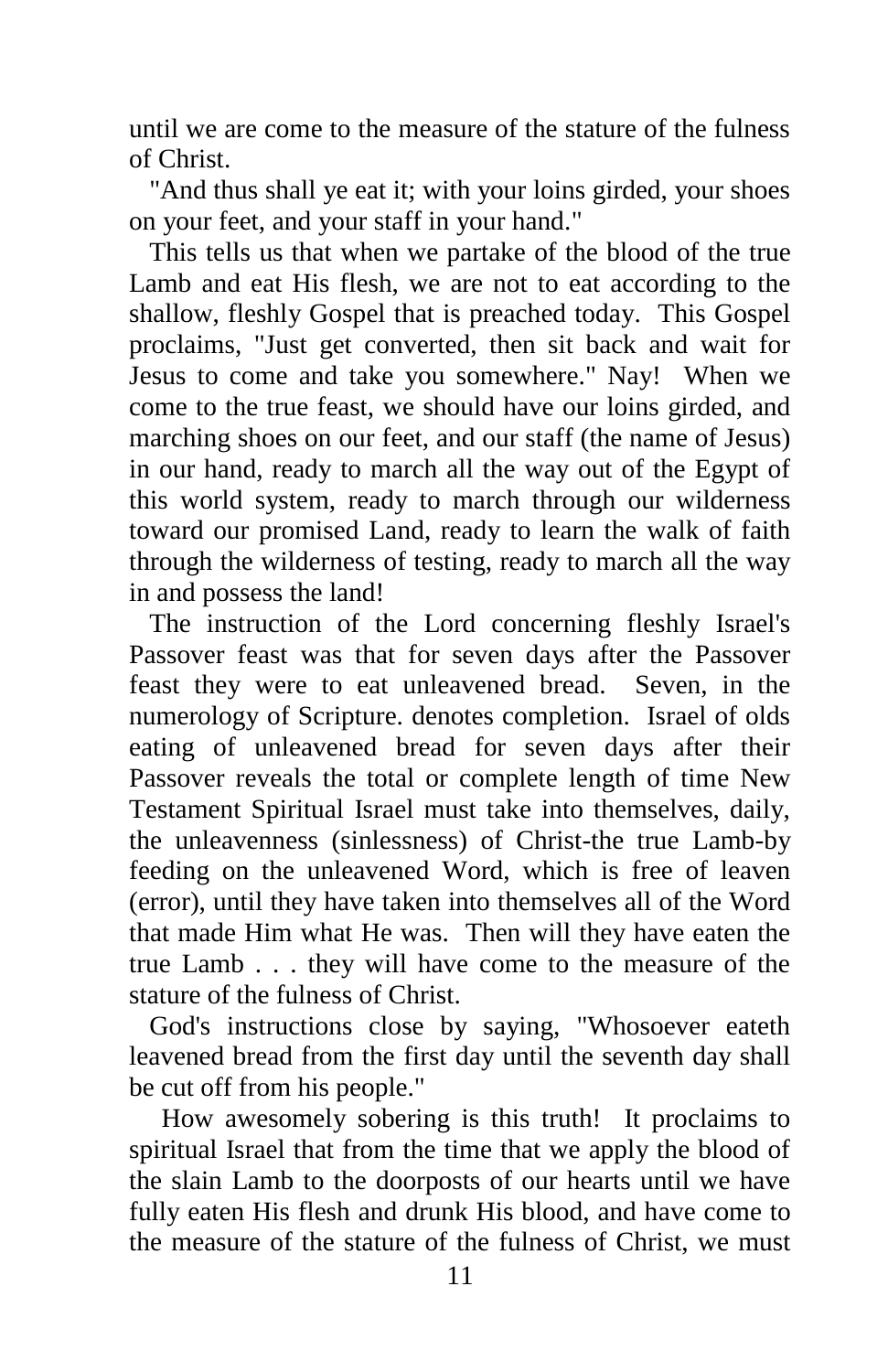eat only bread that is unleavened (the Word), or we will be cut off from the redemption that is reserved for His people.

 Therefore, we say, with the apostle Paul, "Let us keep the true feast, not with the old leaven, neither with the leaven of malice and wickedness, but with the unleavened bread of sincerity and truth." Amen,

### **FROM EGYPT TO JERUSALEM**

Exodus 13: 17. And it came to pass when Pharaoh had let the people go, that God had led them not through the way of the land of the Philistines, although that was near, for God said, Lest peradventure the people repent when they see war, and they return to Egypt: 18.But God led the people about through the way of the wilderness of the Red Sea: and the children of Israel went up harnessed out of the land of Egypt.

 In our last issue of "The Word," we published the first of our series of studies on the journey of Old Testament Israel after the flesh from Egypt to the Promised Land. We learned that Old Testament Israel according to the flesh was only a type and prophecy of New Testament Spiritual Israel, which spiritual Israel we are. We learned that their journey into their physical Promised Land was only a type and prophecy of our journey into our spiritual Promised Land. Israel after the flesh coming out of Egypt was but a type of our coming out of the Egypt of this world system over which Satan rules. That Egypt is always a Type of the world and Pharaoh who ruled over Egypt was but a type of Lucifer, the Devil, who is ruling over this world system. The bondage the children of Israel were under in Egypt was but a type of the bondage to the Devil and his Demons that the people of the world and the people of God are still under todaybondage to sin, sickness, fear and Demons.

We also learned that the taskmasters who cracked their whips on the backs of the Children of Israel were types of Lucifer's Demons who are keeping God's people in bondage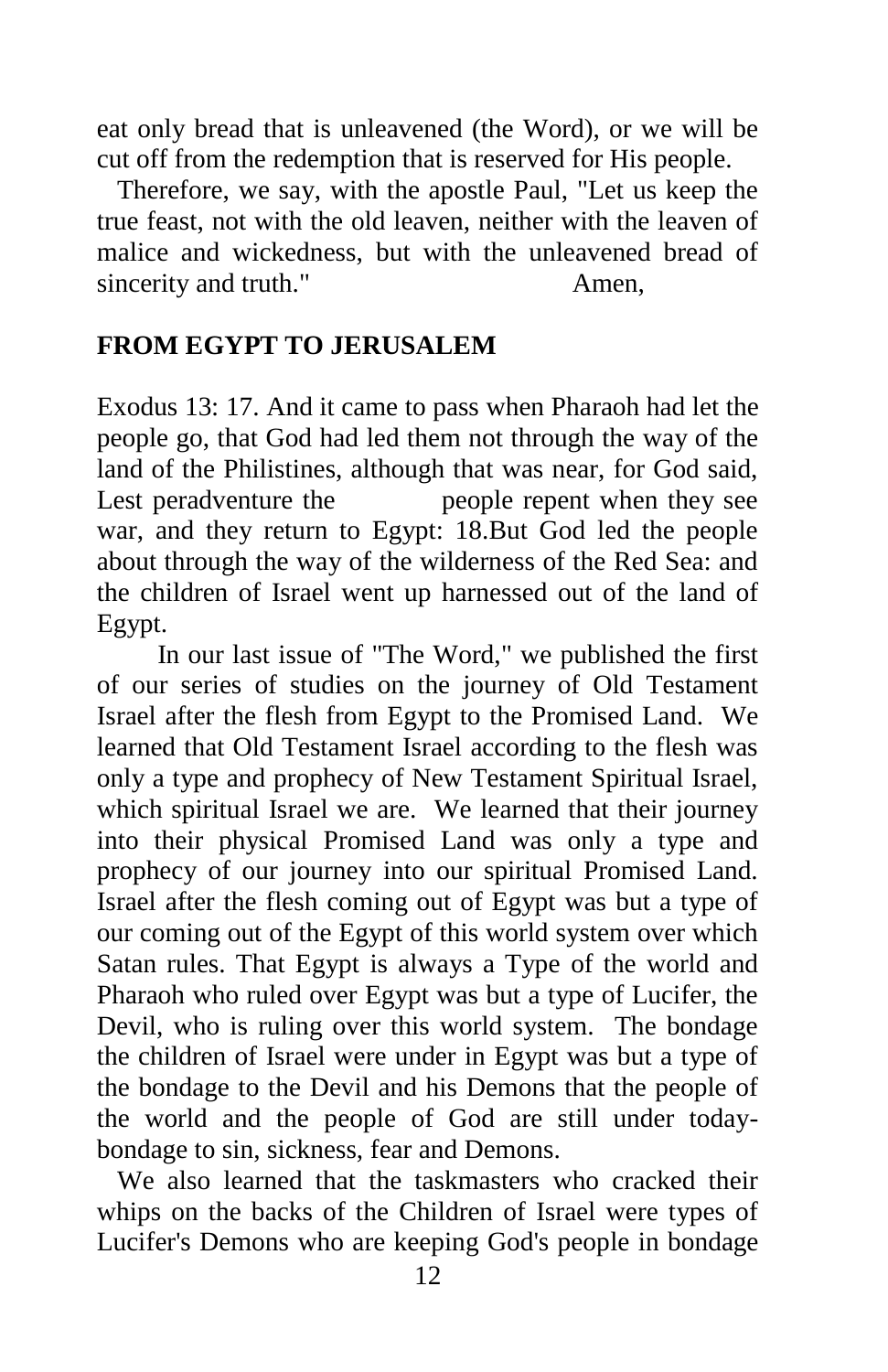today. The journey that Israel took through the wilderness to prepare them to go in and possess the Land was a type of the spiritual pilgrimage we must make through a spiritual wilderness to prepare us to enter and possess our Land; that the reason God had to take Israel through the wilderness was that through testing He might work in them the faith necessary to conquer the giants and possess their Land. This is the reason God must take us on a wilderness journey, that through testing He might work in us the faith necessary to conquer Lucifer's Demons and possess our Land.

 And so, as we study Israel's journey, which was a revelation of our spiritual journey, we will learn the way that we must travel to our Promised Land-even to the measure of the stature of the fulness of Christ, which is the Promised Land.

 In the last issue we studied the first stage of the journey, "The Coming Out of Egypt." We learned that Israel's feast of the Passover, in which in one day they killed the lamb, ate his flesh, and marched out of Egypt. It was but a type of the Day of the Lord the total period of time, which began almost 2000 years ago and will end at the close of the age and the return of Jesus, in which our Lamb, Jesus, was slain; and we are eating His flesh (taking His nature into us by eating the Truth that was in Him which made Him what He was) and drinking His blood (taking His supernatural life into us.)

 Israel's lamb was a type of our lamb, Jesus. Israel's having to eat the lamb after the blood was shed was a type of our having to eat His flesh and drink His blood after we are converted and partake of the shed blood. Their eating the lamb roast with fire typified Jesus suffering the fires of Hell for our sins. Their eating it with bitter herbs typified the bitterness of the daily dying we must experience as we eat His flesh and drink His blood. Their eating it with unleavened bread, since leaven is a type of sin, signified our daily taking the sinlessness of Jesus into us as we eat Him daily. The seven day feast of unleavened bread, since seven is the number that denotes completion, typified the total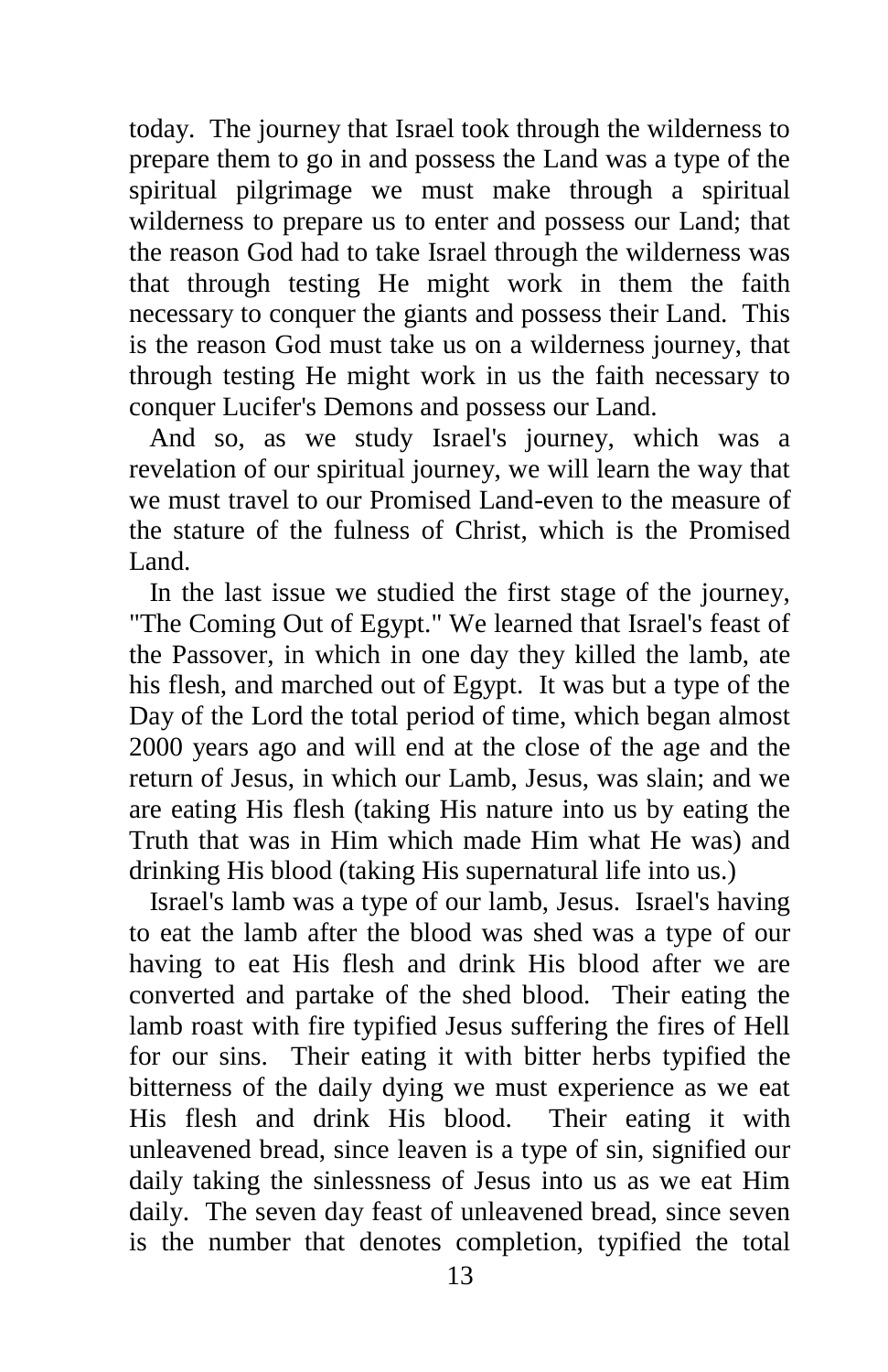length of time it takes us to take His sinlessness into us until we are no more and He is fully in us. God closed out this Word saying that whoever eateth leaven during this period, that soul would be cut off from His people. Even so, those who do not continue to take into their being the sinlessness of Jesus could not inherit with Israel.

With these things established by way of review we can go on with our second study, and learn the next great lesson that is given us in Israel's journey. In our scripture for this lesson we are told that when God brought Israel out of Egypt, He led them not through the land of the Philistines which was shorter, lest they see war, and repent and go back into Egypt; but he led them the long way around through the wilderness.

 If we look at a map we see that a straight line from Egypt, where the children of Israel were, to the Promised Land, through the country of the Philistines, the Devil's people, was but a short journey compared to the long dreary way that God led the children of Israel through the wilderness. But the Bible says God did not take them that way, lest they see war and repent, and go back into Egypt. God knew that if He led Israel through the Philistines land they would rise up against them in war. He also knew the children of Israel did not yet have the faith and trust in Him to go into battle against the Devil's people. He knew that if they saw war before they were ready for war, they would turn and run back into Egypt, and never go in and possess their Promised Land. Therefore, He led them the long way around by way of the wilderness, so that through testing, He could build faith in them, so that when they did see war, they would be ready for war.

 Thus it is with us who are spiritual Israel. God has no plan for our going into the Promised Land the short way. There is an enemy called Lucifer with his demon Spirits prepared to resist us on every hand. He has been ruling over his land for a long time. He has staked out his territory here in this world and said, "This is mine." He rules through men and governments, and is determined to keep the Israel of God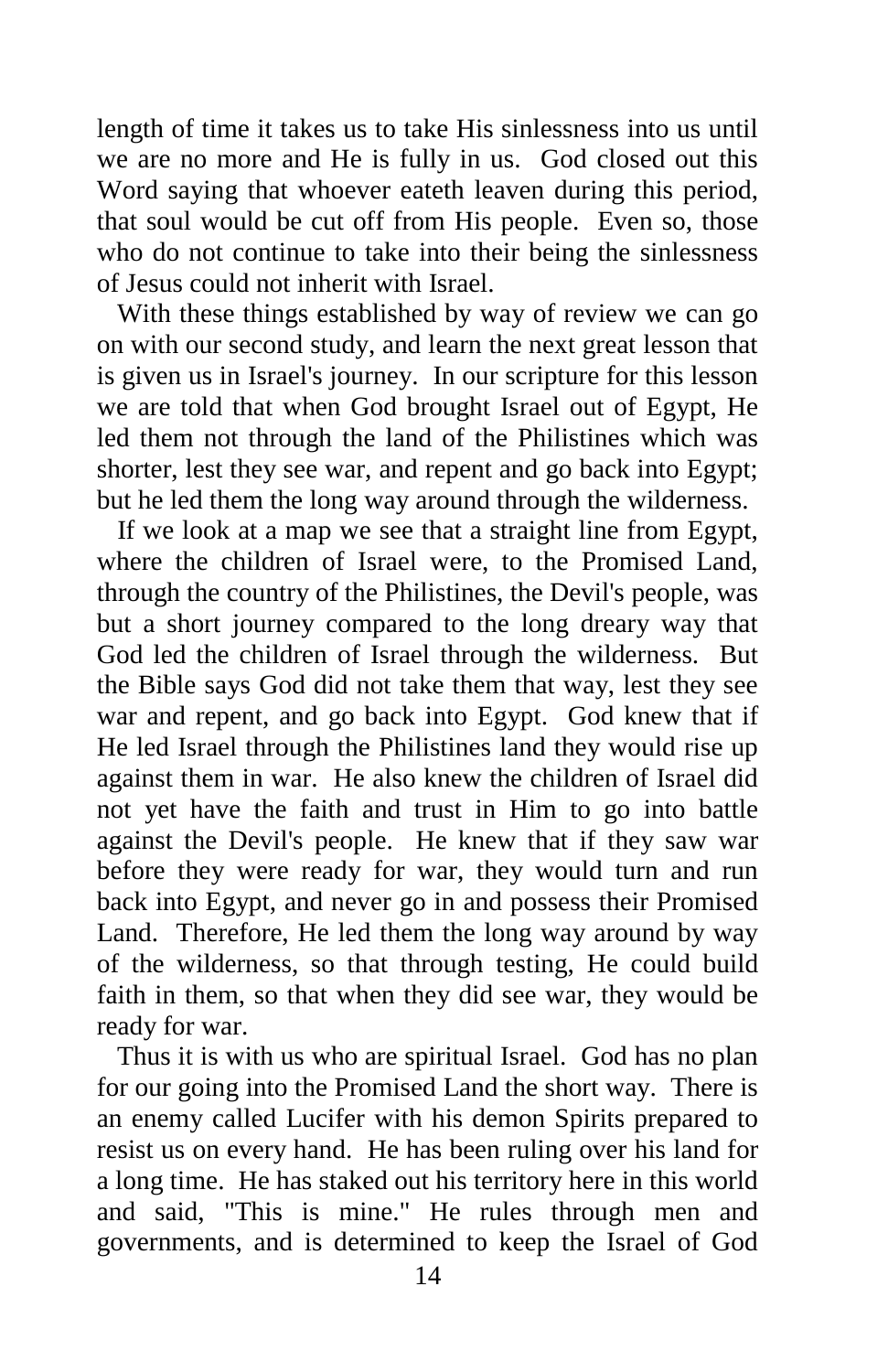from passing through the borders he has set up, and possessing their Land. If we think to move into his territory before God has prepared us for battle, by working in us that faith and courage which is necessary, we will only suffer defeat, lose our faith, and go back into Egypt.

 This is what happened to the last generation of Pentecost. When the Spirit began to be poured out at the turn of the century, it was God's move to break his people free from the bondage of Egypt. He had a plan to lead His people the long way around through the wilderness of testing, to work in them the faith necessary to go up against Lucifer and His demons, overcome them, and go in and possess the Land of healing, health, power, and joy.

 But many good brethren thought they could go into the Land the short way. They thought just because they saw the promise in the Word that Jesus gave, "They that believe on me, the works that I do shall they do also," that they could run into the Land and do all these things just because it was written in the Word. Just because they saw it written in the Word, "These signs shall follow them that believe; in my name they shall cast out devils, speak in new tongues, have authority over serpents and poisons, lay hands on the sick and they shall recover," they thought that they could do all these things and walk in the Land just because they saw it in the word. Consequently, they tried to run over into the Land the short way. When they did, the Devil's Demons rose up against them and they suffered many defeats, simply because they saw war before they were ready for war. Many made great claims about how they could heal the sick and cast out devils, only when they prayed, nothing happened. Consequently, many lost their faith and in their hearts repented and went back into Egypt. That is why the Full Gospel Churches are full of preachers that stand behind the pulpit week after week preaching, "I believe in the Full Gospel," with their glasses on their eyes, and their hospitalization policies safely tucked away. Their congregations sit back year after year and never get healed of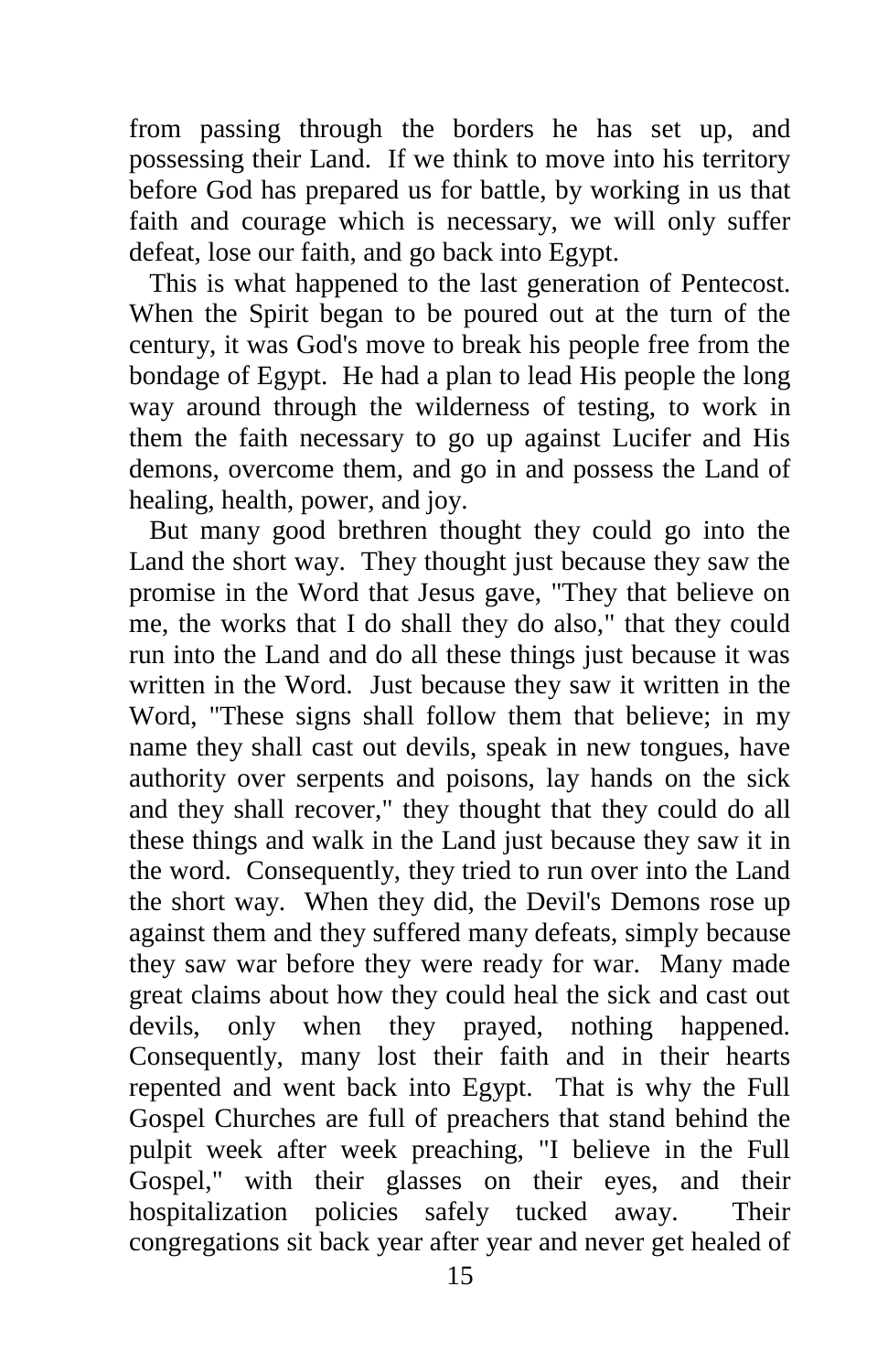their sicknesses, all because they saw war before they were ready for war, and were defeated and lost their faith.

 Now God is raising up a new generation of their spiritual children. A generation who is not anxious to rush into the Land, but is satisfied for God to lead them the long way around through the wilderness of testing. Then through testing He will work in us the faith and power that will enable us to conquer the giants and go in and possess the Land.

 As a young minister, after I received the Baptism of the Spirit I saw that the Word of Jesus said, "These signs shall follow them that believe," was for today. Because I saw it in the Word and knew that the promise was for today, I thought there was no force of Devils I could not defeat by myself. I thought I could run into the Land and do the works Jesus did without first being broken and becoming like Him. When I had been used of the Lord to deliver a few people from Demon Possession my head grew bigger and I was quite sure I could wade right through the Philistines into the Land. Then I suffered my first defeat. A lovely little colored girl was brought to me, so bound by spirits of infirmity that her little body was so twisted out of shape, it was a horrible thing to try to see her walk. She was a teenager with a good mind, and she had been baptized in the Spirit, but her body was bound horribly. I gathered my church members together in my home, and we started commanding spirits at 8 o'clock in the evening. At 4 o'clock in the morning we were still commanding. Though the demons got mad and threw her on the floor and made her writhe and twist, nevertheless we did not straighten out one bone or untwist a single part of her body. At 5 o'clock it finally dawned on me that I just did not have what it takes. I fell on my knees and began to cry, "Lord, Why?" Immediately I began seeing a vision of a great big elephant lying with his eyes closed as if he were sleeping. He was so old and big his hide was wrinkled. God had already given me the revelation that beasts of the field he has put in the world, that have the beast nature, are visible